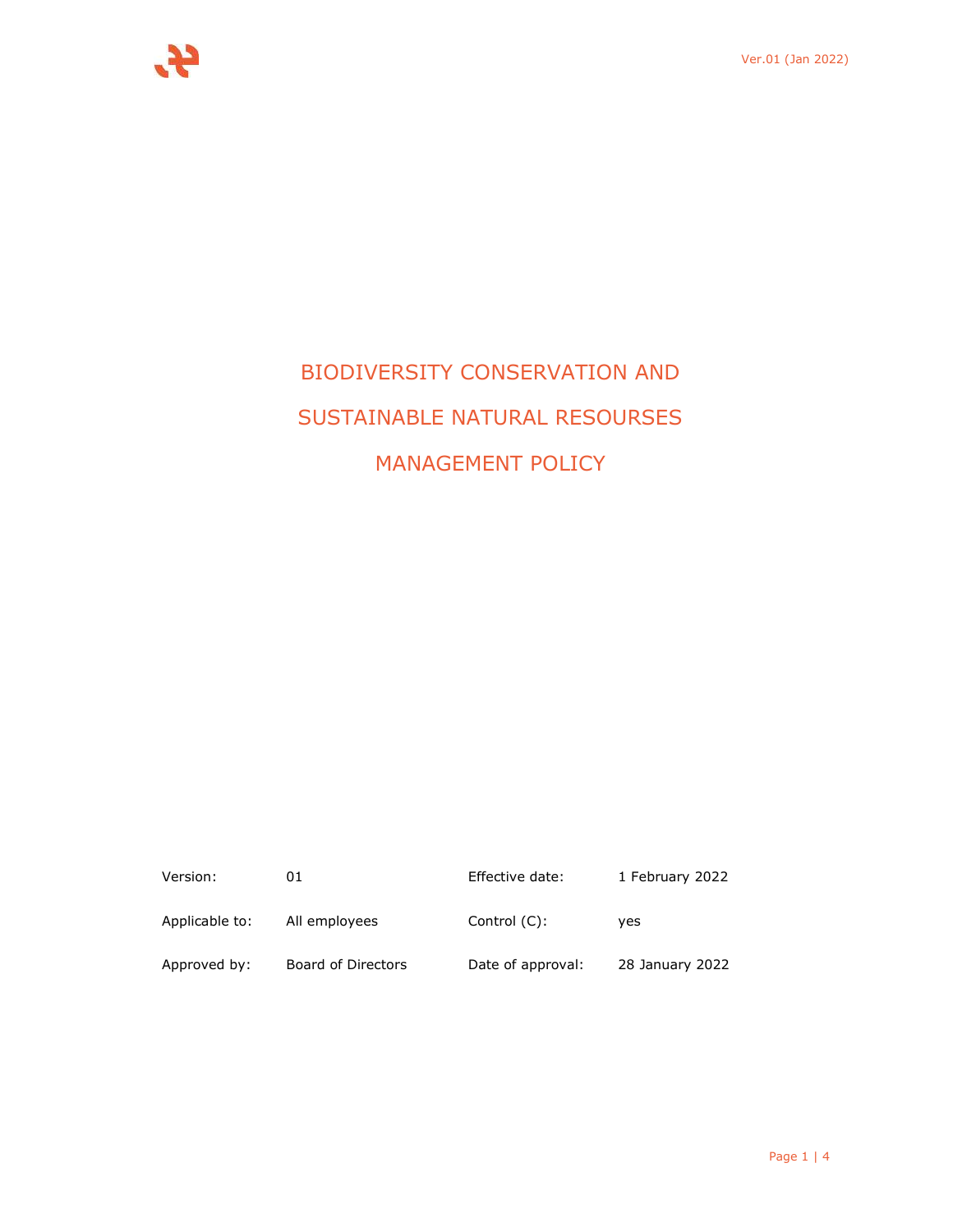# **Introduction and Purpose**

Elementum Energy Group ("**Elementum**" or "**Company**" or "**we**") commits to powering a transition to a carbon-free society with affordable, reliable, sustainable and modern energy. We also commit to ensuring that our environmental, societal, economic and governance decisions benefit future generations.

We believe that fulfilling our commitments helps address global challenges and achieve UN Sustainable Development Goals ("**SDGs**").

Elementum embeds the SDGs in its business strategy with SDG 7 "Affordable and Clean Energy" and SDG 13 "Climate Action" as our key goals.

Elementum believes that conserving biodiversity, maintaining ecosystem services and sustainably managing natural resources are fundamental to sustainable development and essential for climate change adaptation and disaster risk reduction, reducing vulnerabilities and increasing resilience.

This biodiversity conservation and sustainable natural resources policy (the "**Policy**") sets out general principles to ensure that all of Elementum's corporate activities are carried out sustainably. It is focused on avoiding, and if avoidance is impossible, minimising and mitigating potential adverse social and environmental impact on biodiversity, ecosystems and ecosystem services associated with Company's project-related activities.

The general principles set forth in this Policy are further developed in specific environmental, social and corporate governance policies.

#### **Scope**

This Policy applies to all Elementum employees, regardless of their department and the position they hold.

Where Elementum participates in existing joint ventures as a non-controlling shareholder, Elementum will make the other shareholder(s) specifically aware of the significance of this Policy to Elementum and encourage such shareholder(s) to implement this Policy or one of a similar standard in the joint venture.

For new minority joint venture cooperation under consideration, Elementum will strive to commit the other shareholder(s) to adopt this Policy or one of a similar standard for the joint venture.

## **Policy Statements**

#### 1. SUSTAINABLE APPROACH TO NATURAL RESOURCES MANAGEMENT

Elementum commits to the sustainable management of natural resources. This involves the use, development and protection of these resources in a way or at a rate that enables people and communities to provide for their current social, economic and cultural well-being while sustaining the potential of these resources to meet the reasonably foreseeable needs of future generations.

#### 2. ECOSYSTEM APPROACH

Elementum incorporates the ecosystem approach into its business strategy at the construction, reconstruction, operation and decommissioning stages for the integrated management of land, water and living resources, which promotes conservation and sustainable use in an equitable way.

The Company's ecosystem approach ensures that ecosystem management:

- (a) is considered alongside economic and social considerations;
- (b) is integrated and works within the natural limits and utilises the natural functioning of ecosystems; and
- (c) is implemented with the involvement of interest groups and communities via efficient and effective decision-making processes.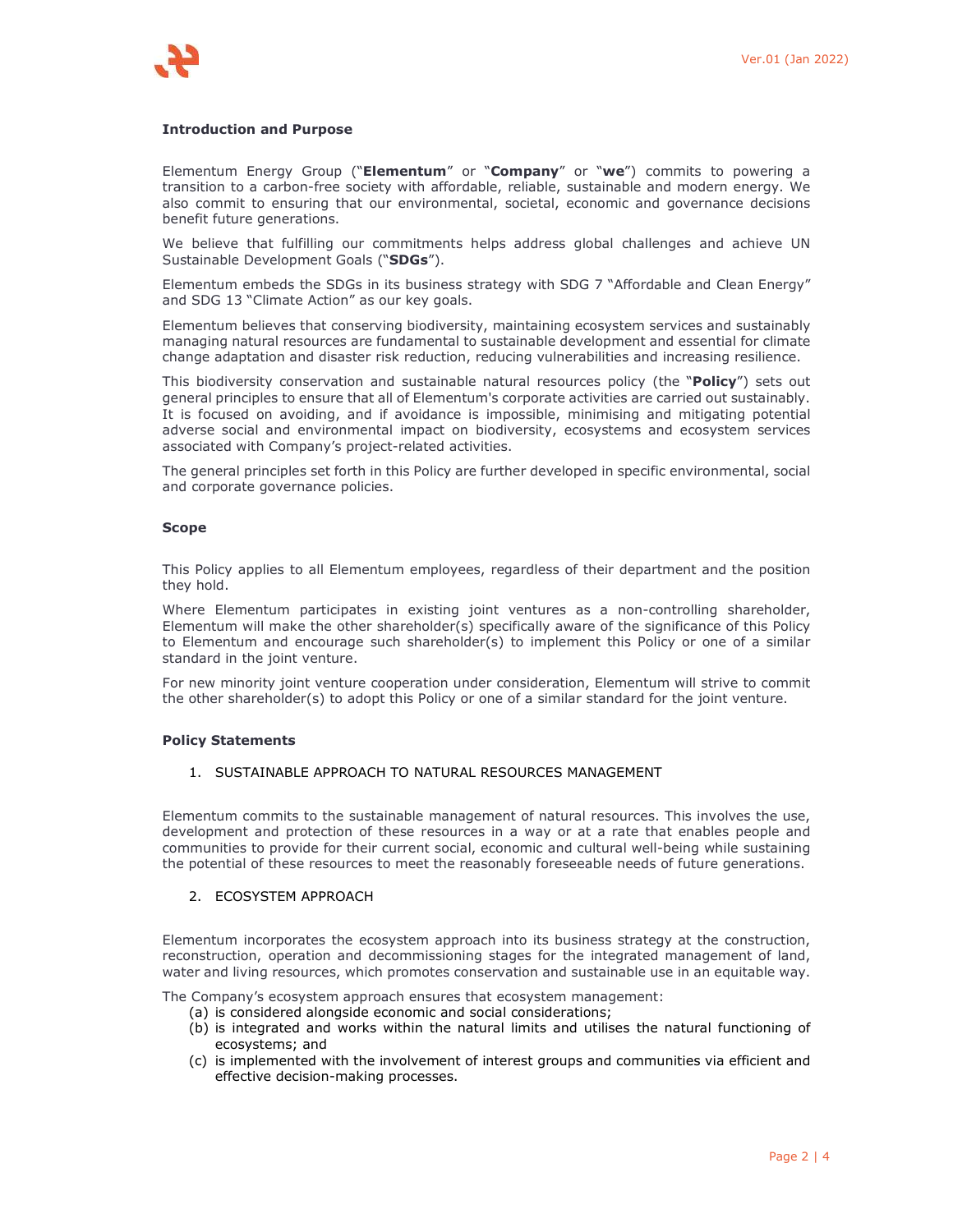

# 3. PRECAUTIONARY APPROACH

Elementum applies a precautionary approach to identify potential adverse risks and impact related to biodiversity, ecosystems and ecosystem services early in project design. This approach requires:

- (a) taking preventive action in the face of uncertainty;
- (b) exploring a wide range of alternatives to possibly harmful actions; and
- (c) increasing public participation in decision making.

All project activities are screened and reviewed for potential direct, indirect and cumulative impact in the project's area of influence, especially in natural areas that are sensitive, biologically diverse or protected.

Elementum integrates social and environmental considerations into project decision-making so that adverse impacts can be avoided and benefits can be delivered properly. Social and environmental assessment and adoption of appropriate mitigation and management measures are disclosed and discussed with stakeholders prior to implementation of any activities that may have adverse social and environmental impacts.

The Company's risk reduction measures follow the mitigation hierarchy below:

- (a) avoidance;
- (b) minimising the duration, intensity and extent of potential impacts;
- (c) mitigation; and
- (d) residual impact offset or compensation.
- 4. ADVOCACY AND AWARENESS-RAISING

Elementum commits to increasing public appreciation, education and awareness of the value and importance of biodiversity, establishing clear links between biodiversity conservation and community health and welfare. It also promotes the idea that biodiversity is relevant to all people dependent on biological resources to fulfil their basic needs.

The Company makes every effort to engage the public in biodiversity conservation and ecosystem maintenance, sustainable management and use of renewable natural resources.

#### **This Policy meets the requirements of:**

- International Finance Corporation's Performance Standards (2012);
- The Biological Diversity Act 2002;
- The IUCN Global Species Programme;
- Environmental and Social Policy of European Bank for Reconstruction and Development (2019); and
- UN Sustainable Development Goals and national legislation.

#### **Members of Elementum Energy Group include:**

Elementum Energy Limited; and

Subsidiaries of Elementum Energy Limited.

# **Body/Function/Individuals Roles and Responsibilities**

| Board of Directors      | Approves the Policy.                                                                                                                     |
|-------------------------|------------------------------------------------------------------------------------------------------------------------------------------|
| Chief Operating Officer | Policy Owner: owns, endorses and ensures the implementation<br>of the Policy.                                                            |
|                         | Advises on policy content, and ensures relevant and correct<br>communication of policy efforts to internal and external<br>stakeholders. |